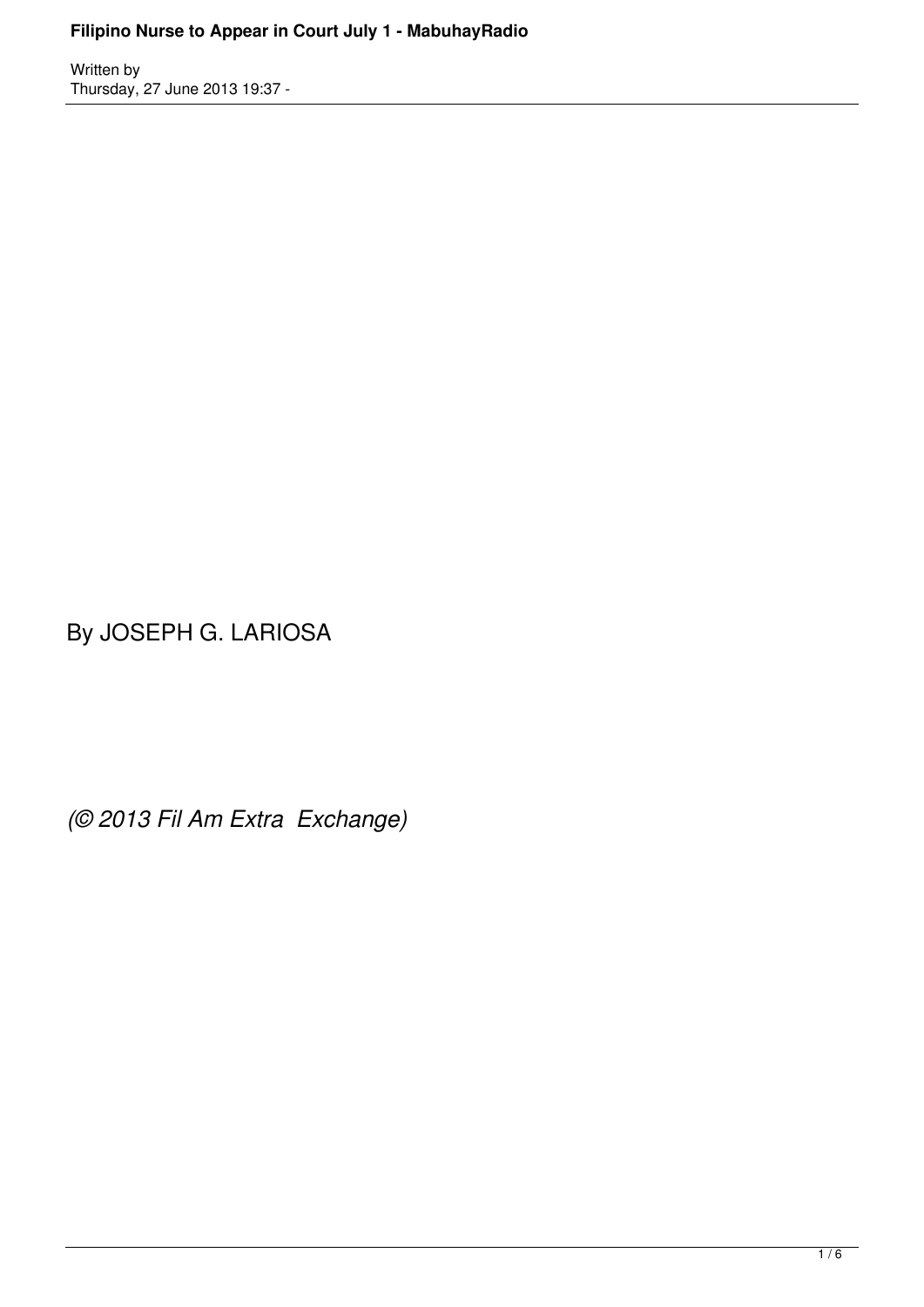## **Filipino Nurse to Appear in Court July 1 - MabuhayRadio**

Written by Thursday, 27 June 2013 19:37 -

C HICAGO (*FAXX/jGLi*) – A Filipino nurse accused of raping a minor and infecting her with acquired immune deficiency syndrome (AIDS) is due to appear for status hearing before the Superior Court of New Jersey in Hackensack on July 1.

Roland L. Densen, 39, single, a registered nurse residing at Bergenfield, New Jersey, will be appearing before Superior Court Judge James J. Guida, according to Assistant Prosecutor Demetra A. Maurice, Assistant Chief of the Special Victims Unit of the Bergen County Prosecutor's Office in Hackensack.

Densen was employed as a nurse at Mount Sinai Hospital in Manhattan, New York City, prior to his arrest.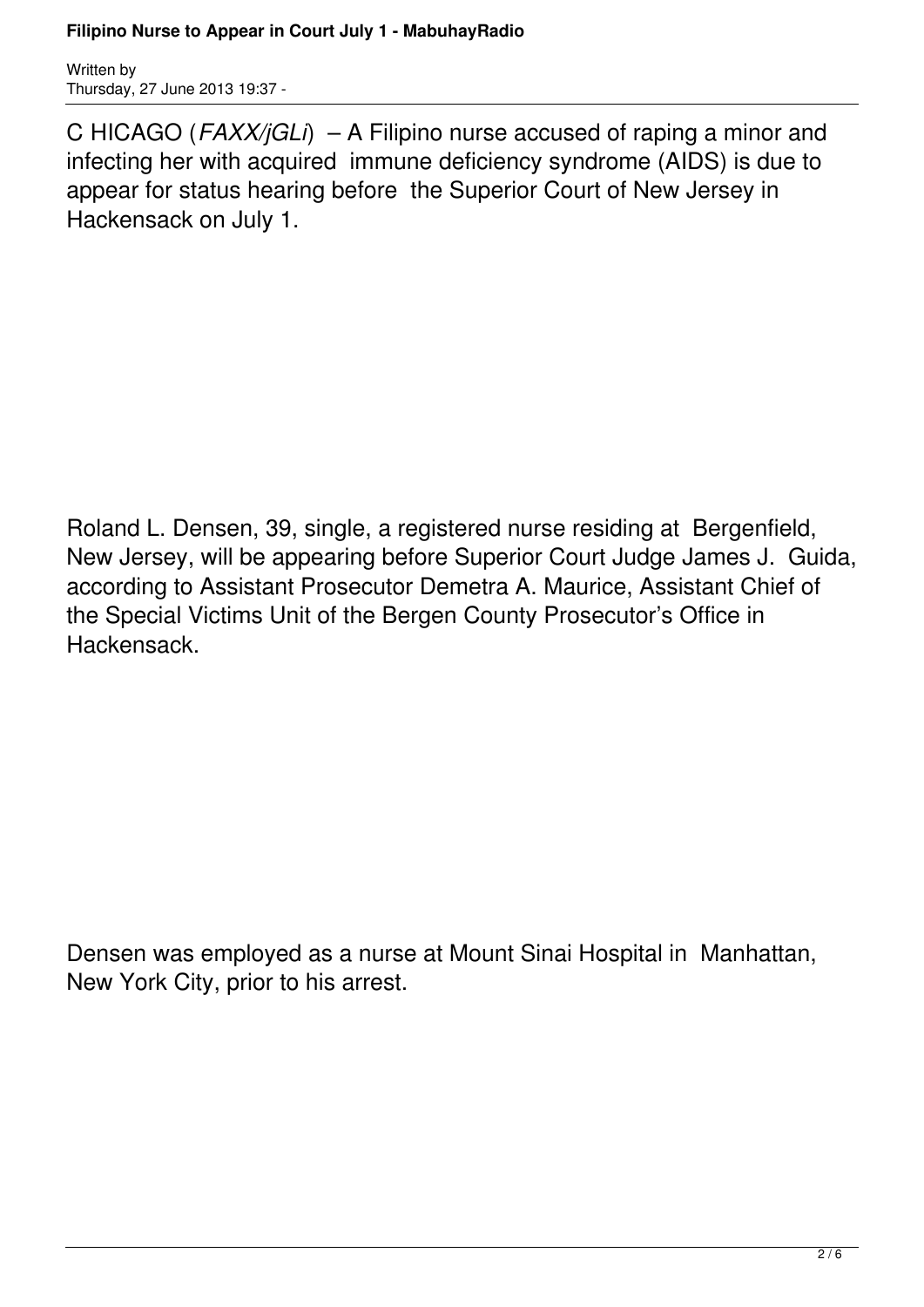## **Filipino Nurse to Appear in Court July 1 - MabuhayRadio**

Written by Thursday, 27 June 2013 19:37 -

Densen, who is detained at the Bergen County Jail in lieu of a \$75,000 full bond, has been indicted of first count, second degree, sexual penetration; second count, second degree, sexual assault, sexual penetration; third count, fourth degree, intentional masturbating and/or touching his own sexual organ in front of the minor "for the purpose of degrading or humiliating the victim or to sexually arouse or gratify" himself; fourth count, third degree, for engaging in sexual conduct, which would impair or debauch the morals of a child under 16 years old; fifth count, third degree, "knowingly infecting the child with HIV (human immunodeficiency virus) or any other related virus as probably causative agent of Acquired Immune Deficiency Syndrome commit the act of sexual penetration without the minor's informed consent; and sixth count, third degree, causing harm to a child under 16, as "abused or neglected child."

Densen was also ordered not to contact the victim, a 14-year-old girl, by phone, mail, personal or other means.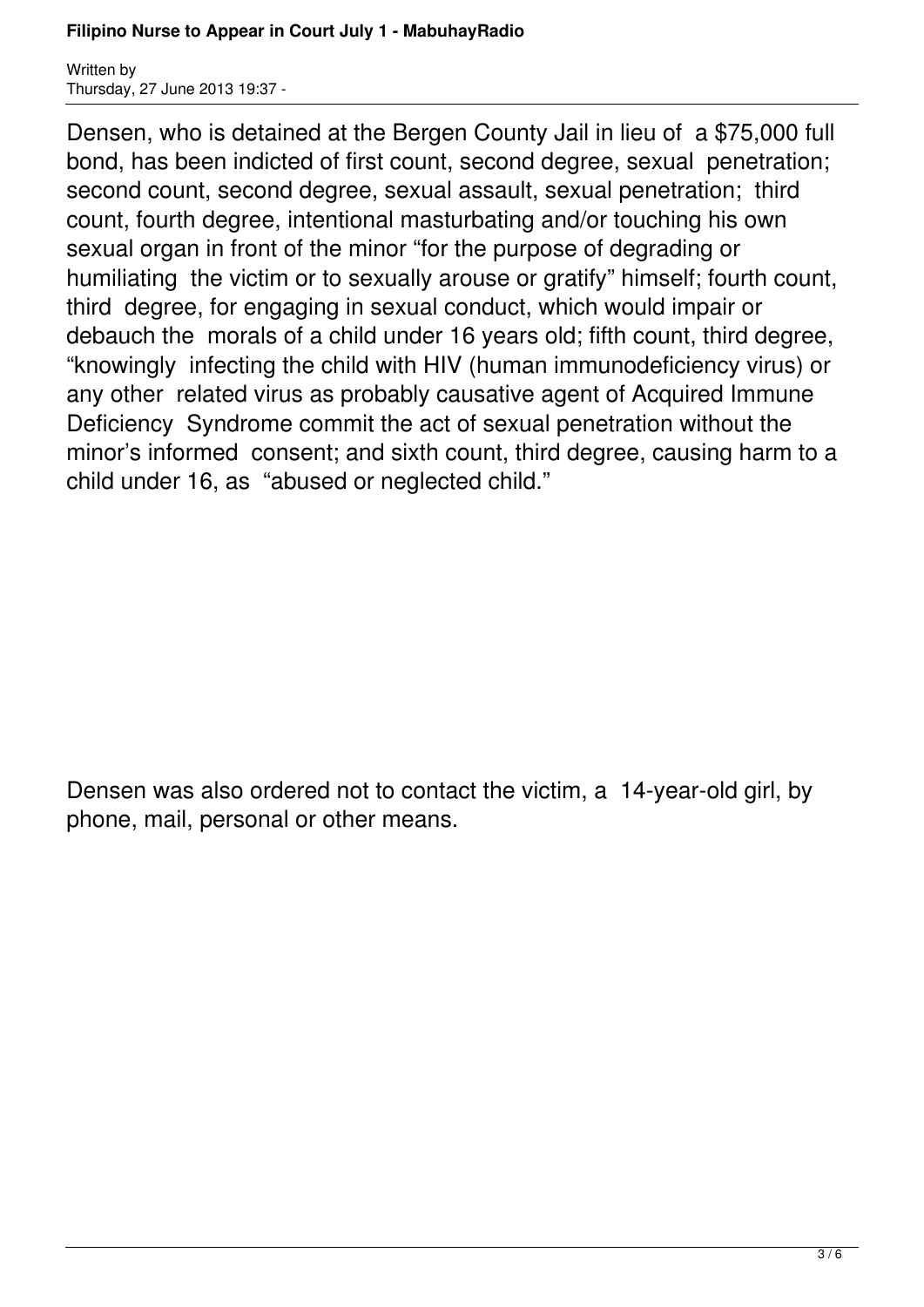Written by Thursday, 27 June 2013 19:37 -

## **PLEADED NOT GUILTY WHEN ARRAIGNED**

When Densen was arraigned on May 22, 2012, he pleaded not guilty.

Densen was arrested at Paramus, New Jersey, on May 18, 2012, two months after the victim narrated the sexual assault to her mother, who immediately contacted the Bergenfield police under Chief Michael Monaghan and the Bergen County Prosecutors Special Victim's Unit under Steven Cucciniello.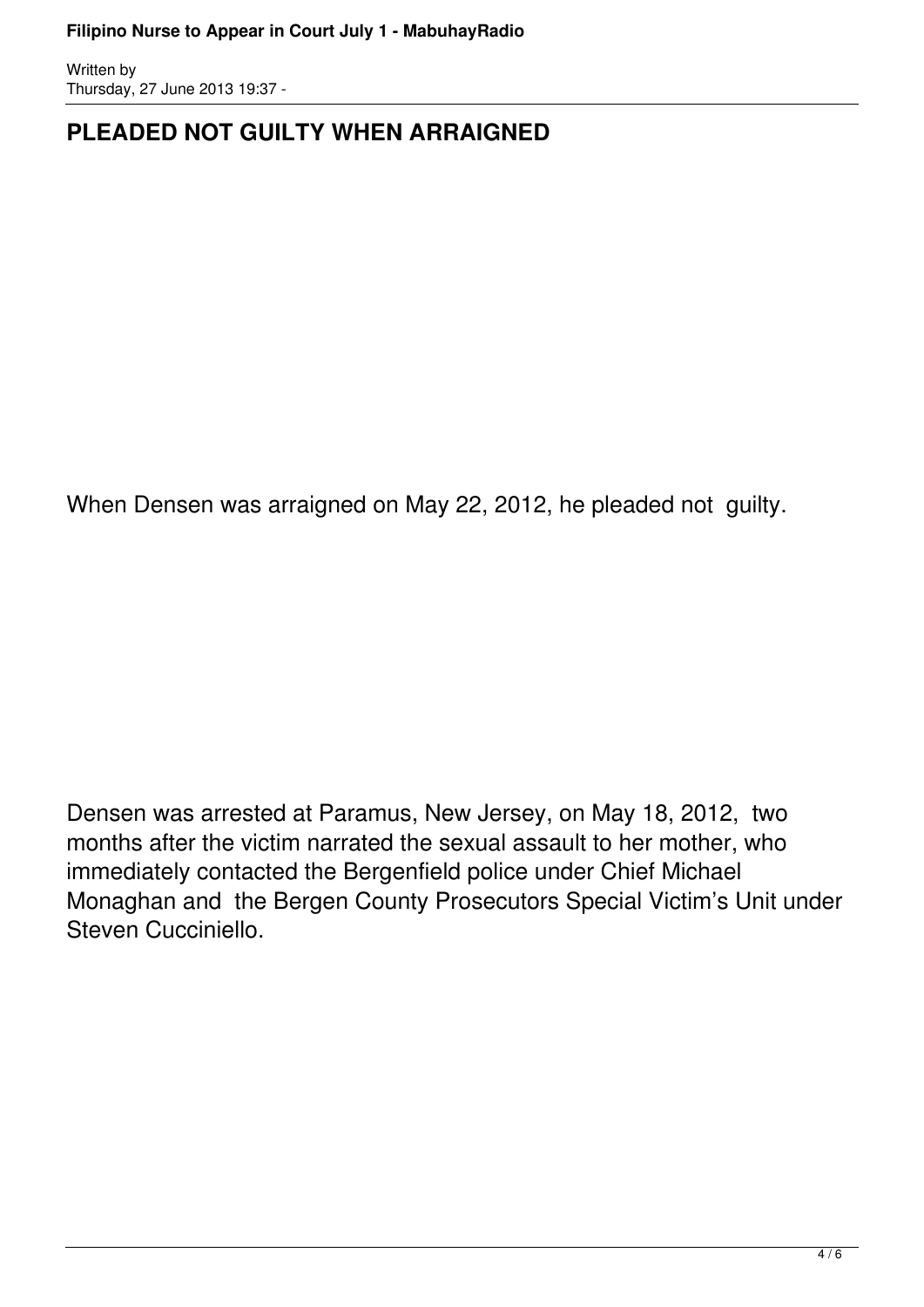Written by Thursday, 27 June 2013 19:37 -

According to court records, Densen allegedly sexually assaulted the girl identified only as K.D. between March 1, 2012, and March 31, 2012, while K.D. "was at least 13 years old but less than 16 years old while defendant Densen was four years older than K.D." He was accused of engaging in oral and anal sex with K.D. in violation of New Jersey law as a second-degree crime, impairing and debauching the morals of a 14 year-old child.

Densen was initially charged with one count of sexual assault, second degree crime; one count of endangering the welfare of a child, third degree; and one count of diseased person committing an act of sexual penetration, third degree crime.

A press release provided this reporter by Executive Assistant Prosecutor Frank Puccio quoted Prosecutor John L. Molinelli as saying that the charges against Densen "are merely accusations and that the defendant is presumed innocent until and unless proven guilty beyond a reasonable doubt." This reporter obtained records of this case thru a Freedom of Information Act (FOIA) request.